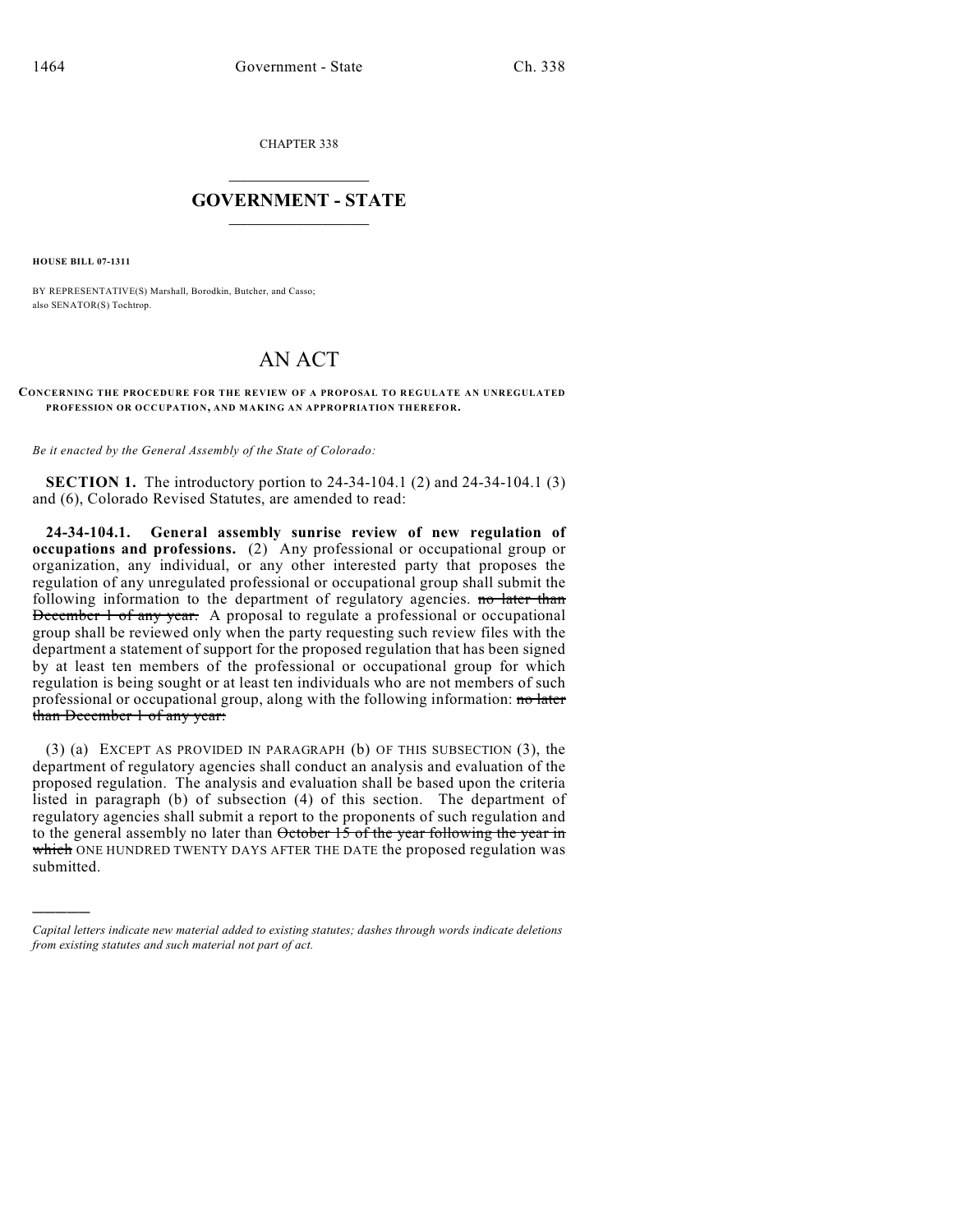(b) (I) AFTER REVIEW OF A PROPOSAL TO REGULATE A PROFESSIONAL OR OCCUPATIONAL GROUP, THE DEPARTMENT OF REGULATORY AGENCIES MAY DECLINE TO CONDUCT AN ANALYSIS AND EVALUATION OF THE PROPOSED REGULATION IF IT FINDS THAT:

(A) THE PROPOSED REGULATORY SCHEME APPEARS TO REGULATE FEWER THAN TWO HUNDRED FIFTY INDIVIDUALS;

(B) THE DEPARTMENT PREVIOUSLY CONDUCTED AN ANALYSIS AND EVALUATION OF THE PROPOSED REGULATION OF THE SAME PROFESSIONAL OR OCCUPATIONAL GROUP AND NO NEW INFORMATION HAS BEEN SUBMITTED THAT WOULD CAUSE THE DEPARTMENT TO ALTER OR MODIFY THE RECOMMENDATIONS MADE IN ITS EARLIER REPORT ON THE PROPOSED REGULATION OF THE PROFESSIONAL OR OCCUPATIONAL GROUP; OR

(C) A MAJORITY OF STATES LICENSE, CERTIFY, OR REQUIRE REGISTRATION OF MEMBERS OF THE SAME PROFESSIONAL OR OCCUPATIONAL GROUP.

(II) IF THE DEPARTMENT OF REGULATORY AGENCIES DECLINES TO CONDUCT AN ANALYSIS AND EVALUATION PURSUANT TO THIS PARAGRAPH (b), THE DEPARTMENT SHALL PROMPTLY NOTIFY THE PROPONENTS OF THE REGULATION AND THE GENERAL ASSEMBLY IN WRITING OF ITS DECISION, AND THE PROPONENTS SHALL BE DEEMED TO HAVE COMPLIED WITH THE REQUIREMENTS OF THIS SECTION.

(c) IF THE DEPARTMENT RECEIVES A PROPOSAL TO REGULATE A PROFESSIONAL OR OCCUPATIONAL GROUP INDICATING, BASED ON DOCUMENTATION VERIFIED BY THE DEPARTMENT, THAT THE UNREGULATED PROFESSIONAL OR OCCUPATIONAL GROUP POSES AN IMMINENT THREAT TO PUBLIC HEALTH, SAFETY, OR WELFARE, THE DEPARTMENT SHALL PROMPTLY NOTIFY THE PROPONENTS OF THE PROPOSED REGULATION AND THE GENERAL ASSEMBLY OF THE IMMINENT THREAT AND SHALL RECOMMEND THAT THE PROFESSIONAL OR OCCUPATIONAL GROUP BE REGULATED BY THE STATE.

(6) (a) EXCEPT AS PROVIDED IN PARAGRAPH (b) OF THIS SUBSECTION (6), the supporters of regulation of a professional or occupational group may request members of the general assembly to present appropriate legislation to the general assembly during each of the two regular sessions that immediately succeed the date of the report required pursuant to subsection (3) of this section without the supporters having to comply again with the provisions of subsections (2), (3), and (4) of this section. Bills introduced pursuant to this subsection (6) shall count against the number of bills to which members of the general assembly are limited by any joint rule of the senate and the house of representatives. The general assembly shall not consider the regulation of more than five occupations or professions in any one session of the general assembly.

(b) IF, PURSUANT TO PARAGRAPH (b) OR (c) OF SUBSECTION (3) OF THIS SECTION, THE DEPARTMENT OF REGULATORY AGENCIES DECLINES TO CONDUCT AN ANALYSIS AND EVALUATION OF THE PROPOSED REGULATION OF A PROFESSIONAL OR OCCUPATIONAL GROUP OR FINDS THAT THE UNREGULATED PROFESSIONAL OR OCCUPATIONAL GROUP POSES AN IMMINENT THREAT TO PUBLIC HEALTH, SAFETY, OR